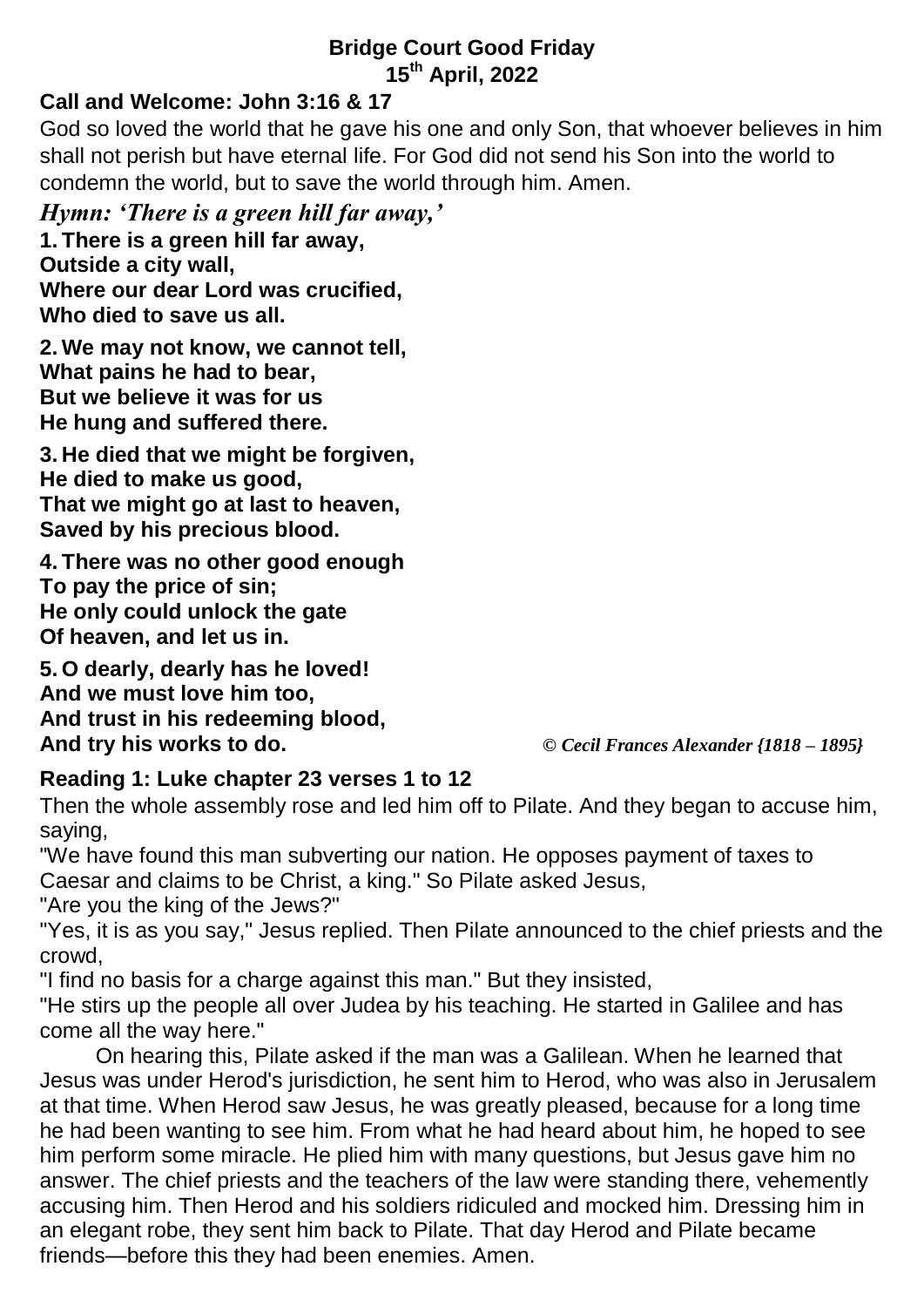*Hymn: 'Come and see, come and see'* **1. Come and see, come and see, Come and see the King of love; See the purple robe and crown of thorns he wears. Soldiers mock, rulers sneer As he lifts the cruel cross; Lone and friendless now, he climbs towards the hill.** *Chorus: We worship at your feet, Where wrath and mercy meet, And a guilty world is washed by love's pure stream. For us he was made sin – Oh, help me take it in. Deep wounds of love cry out, 'Father, forgive.' I worship, I worship The Lamb who was slain.* **2. Come and weep, come and mourn For your sin that pierced him there; So much deeper than the wounds of thorn and nail. All our pride, all our greed, All our fallenness and shame; And the Lord has laid the punishment on him.** *Chorus:* **3. Man of heaven, born to earth To restore us to your heaven. Here we bow in awe beneath your searching eyes. From your tears comes our joy,**

**From your death our life shall spring;**

**By your resurrection power we shall rise.** *Chorus: © Graham Kendrick – (born 1950)*

## **Reading 2: Luke chapter 23 verses 13 to 25**

Pilate called together the chief priests, the rulers and the people, and said to them, "You brought me this man as one who was inciting the people to rebellion. I have examined him in your presence and have found no basis for your charges against him. Neither has Herod, for he sent him back to us; as you can see, he has done nothing to deserve death. Therefore, I will punish him and then release him." With one voice they cried out,

"Away with this man! Release Barabbas to us!" (Barabbas had been thrown into prison for an insurrection in the city, and for murder.)

Wanting to release Jesus, Pilate appealed to them again. But they kept shouting, "Crucify him! Crucify him!" For the third time he spoke to them:

"Why? What crime has this man committed? I have found in him no grounds for the death penalty. Therefore, I will have him punished and then release him." But with loud shouts they insistently demanded that he be crucified, and their shouts prevailed. So Pilate decided to grant their demand. He released the man who had been thrown into prison for insurrection and murder, the one they asked for, and surrendered Jesus to their will. Amen.

*Hymn: 'The Servant King'* **1. From heaven You came,**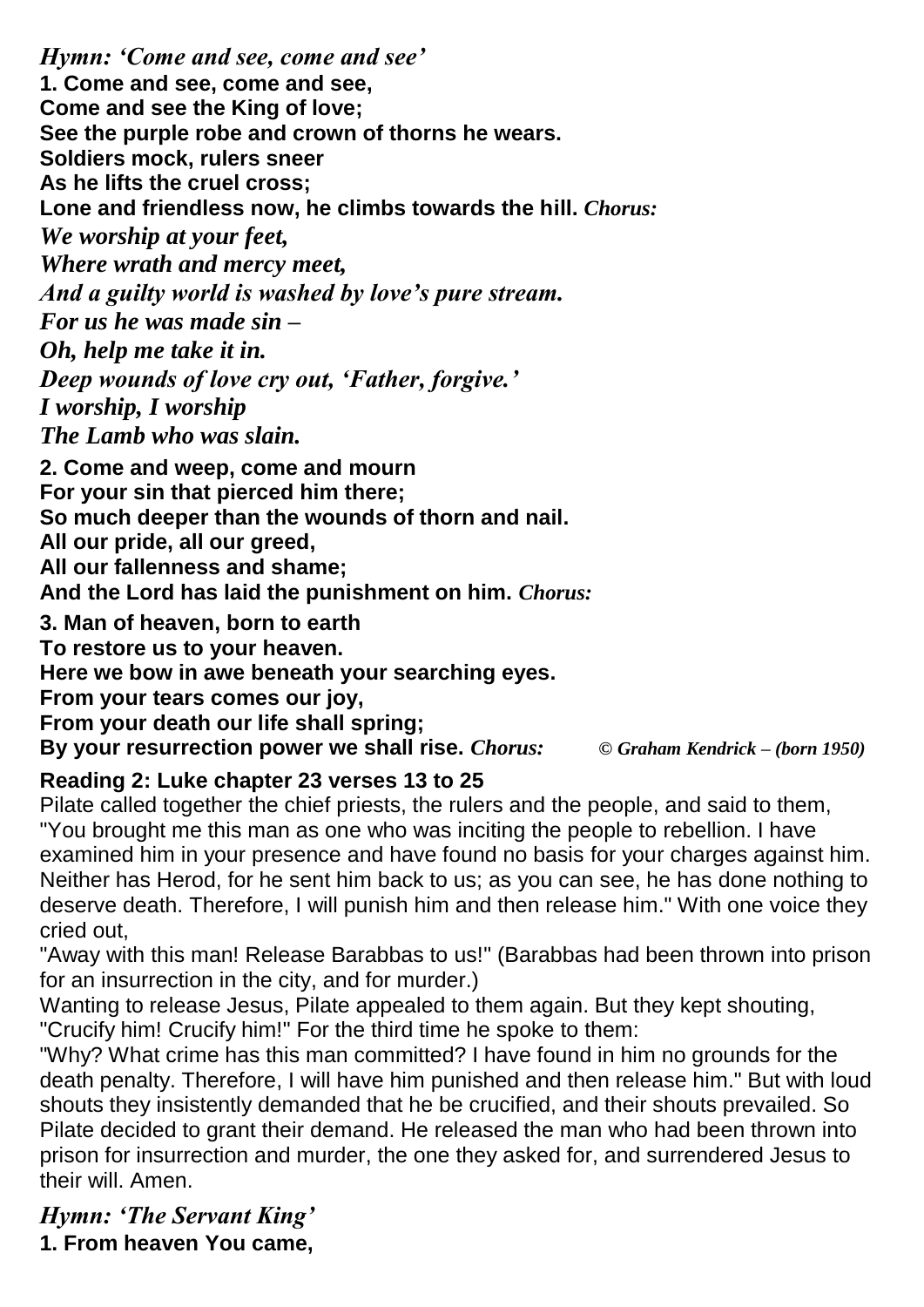**Helpless babe, entered our world, Your glory veiled; not to be served But to serve and give Your life That we might live.** *Chorus: This is our God, the Servant King, He calls us now to follow Him, To bring our lives as a daily offering Of worship to the Servant King.*

**2. There in the garden of tears, My heavy load he chose to bear; His heart with sorrow was torn, 'Yet not My will but Yours,' He said.** *Chorus:*

**3. Come see His hands and His feet, The scars that speak of sacrifice ; Hands that flung stars into space To cruel nails surrendered.** *Chorus:*

**4. So let us learn how to serve, And in our lives enthrone Him; Each other's needs to prefer, For it is Christ we're serving.** *Chorus: © Graham Kendrick – (born 1950)*

### **Reading 3: Luke chapter 23 verses 26 and 32 to 43**

As they led him away, they seized Simon from Cyrene, who was on his way in from the country, and put the cross on him and made him carry it behind Jesus. A large number of people followed him, including women who mourned and wailed for him. Two other men, both criminals, were also led out with him to be executed.

When they came to the place called the Skull, there they crucified him, along with the criminals—one on his right, the other on his left.

Jesus said,

"Father, forgive them, for they do not know what they are doing." And they divided up his clothes by casting lots. The people stood watching, and the rulers even sneered at him. They said,

"He saved others; let him save himself if he is the Christ of God, the Chosen One." The soldiers also came up and mocked him. They offered him wine vinegar and said, "If you are the king of the Jews, save yourself." There was a written notice above him, which read: THIS IS THE KING OF THE JEWS. One of the criminals who hung there hurled insults at him:

"Aren't you the Christ? Save yourself and us!" But the other criminal rebuked him. "Don't you fear God," he said, "since you are under the same sentence? We are punished justly, for we are getting what our deeds deserve. But this man has done nothing wrong." Then he said, "Jesus, remember me when you come into your kingdom." Jesus answered him,

"I tell you the truth, today you will be with me in paradise." Amen.

*Hymn: 'Jesus in the olive grove,'*

**1. Jesus in the olive grove Waiting for a traitor's kiss, Rises free from bitterness.**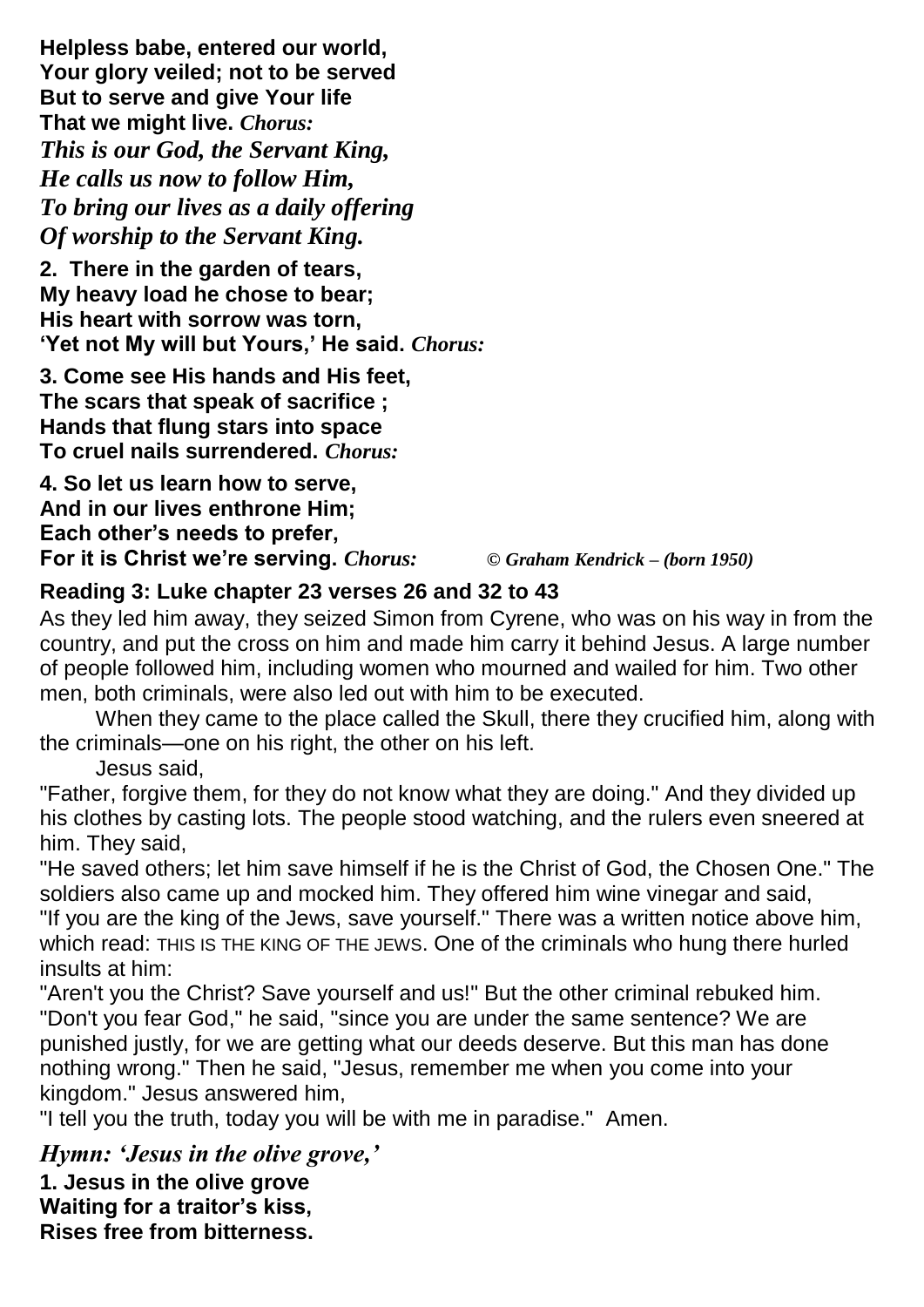**2. As he wakes his comrades up, Torches flicker in the glen; Shadows turn to marching men.**

**3. In that dawn of blows and lies Church and State conspire to kill, Hang three rebels on a hill.**

**4. Innocent and guilty drown In a flood of blood and sweat. How much darker can it get?**

**5. How much darker must it be For a God to see and care That we perish in despair?**

**6. It is God himself who dies! God in man shall set us free: God as Man – and only he.**

**7. Let him claim us as his own; We will serve as best we can Such a God and such a Man!** *© Fred Pratt Green (1903 – 2000)*

*Hymn: 'Were you there when they crucified my Lord?'* **1. Were you there when they crucified my Lord? Were you there when they crucified my Lord? Oh! Sometimes it causes me to tremble, tremble, tremble; Were you there when they crucified my Lord?** 

**2. Were you there when they nailed him to the tree? Were you there when they nailed him to the tree? Oh! Sometimes it causes me to tremble, tremble, tremble. Were you there when they nailed him to the tree?** 

**3. Were you there when they laid him in the tomb? Were you there when they laid him in the tomb? Oh! Sometimes it causes me to tremble, tremble, tremble; Were you there when they laid him in the tomb?**  *African – American traditional song*

#### *Let us pray.*

Heavenly Father and Lord of life, we come to you on this solemn day in reverence and penitence, for we know the dreadful cost Christ Jesus was willing to pay for not only our sins but for the sins of the whole world. Our readings remind us of your amazing grace to fallen humankind, for instead of punishing us as we deserve, you allowed your beloved Son to bear our punishment, though he was sinless. Lord, as you forgive us, help us to forgive our neighbours when they hurt or offend us.

As our Lord Jesus hung on that cross, he looked outwards at the world with all its needs and suffering and, despite his agony, he arranged for John to take care of his mother. Help us, also, to look out at the world in all its beauty and brokenness, so we may do whatever we can to help and care for others, for by doing so we are building your kingdom in Jesus' precious name.

We know that we are only a small part of your Church, but we pray that all our brothers and sisters in Christ will unite to carry the light of Good News to a world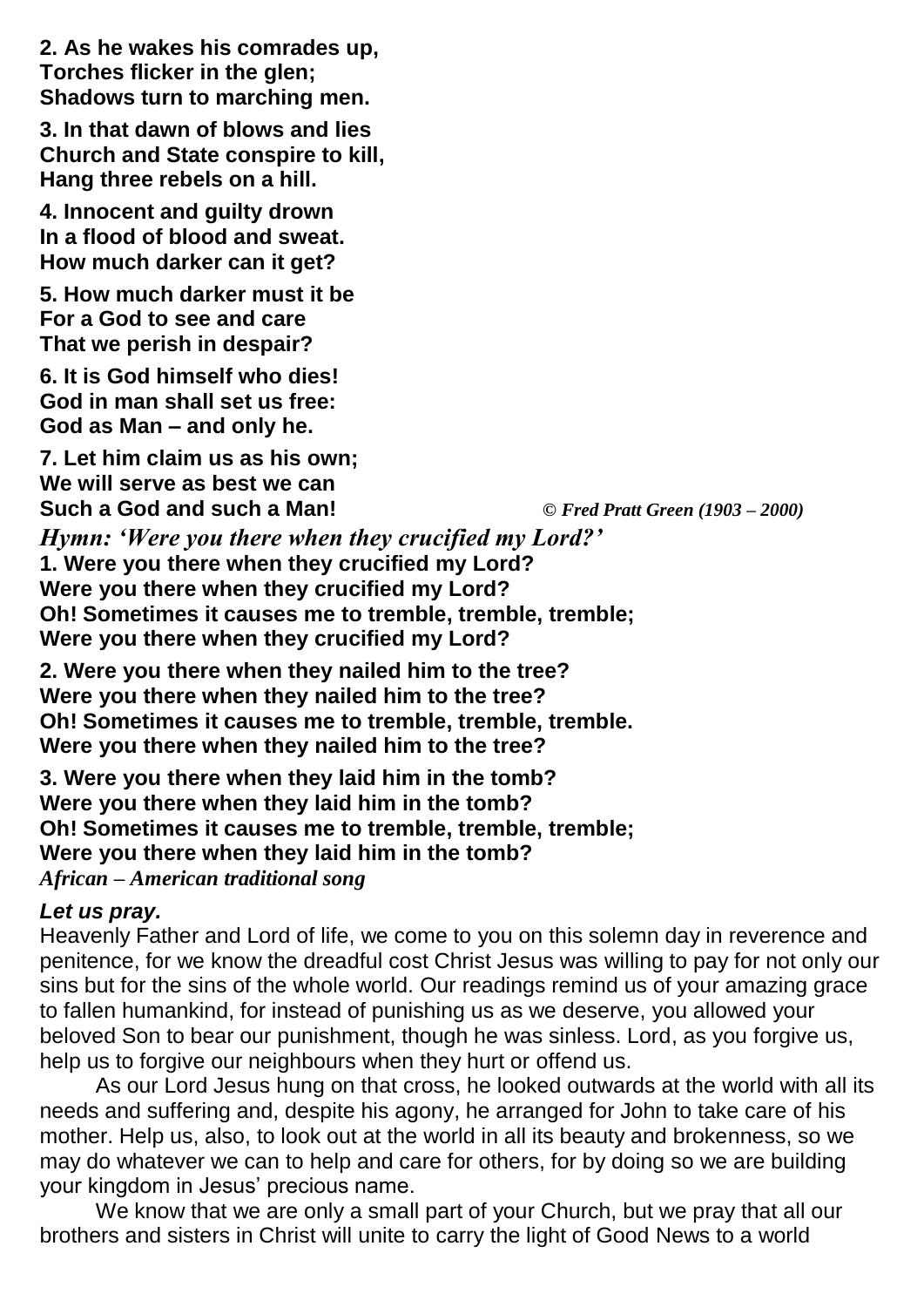darkened by selfishness and evil. Embolden us to proclaim Christ crucified and raised to life again, to celebrate his victory over sin and death for all our sakes.

Finally, Lord, we pray for our world, that you will come to rule the hearts and minds of all nations, that justice and loving kindness will triumph over wrongdoing and cruelty and that the beauty of your peace will be established in the name of our Saviour, Jesus Christ. Amen.

#### *We shall say the Prayer Jesus taught his followers.*

**Our Father, who art in heaven, hallowed be thy Name; thy kingdom come; thy will be done; on earth as it is in heaven. Give us this day our daily bread. And forgive us our trespasses, as we forgive those who trespass against us. And lead us not into temptation; but deliver us from evil. For thine is the kingdom, the power, and the glory, for ever and ever. Amen.**

*Hymn: 'When I survey the wondrous cross'*

**1. When I survey the wondrous cross, On which the Prince of Glory died, My richest gain I count but loss And pour contempt on all my pride.**

**2. Forbid it, Lord, that I should boast Save in the death of Christ, my God; All the vain things that charm me most, I sacrifice them to His blood.**

**3. See, from his head, his hands, his feet, Sorrow and love flow mingled down; Did e'er such love and sorrow meet, Or thorns compose so rich a crown?**

**4. His dying crimson, like a robe, Spreads o'er his body on the tree; Then am I dead to all the globe, And all the globe is dead to me.**

**5. Were the whole realm of nature mine, That were an offering far too small; Love so amazing, so divine, Demands my soul, my life, my all.** *© Isaac Watts {1674 – 1748}*

#### **Reading 4: Luke chapter 23 verses 44 to 56**

It was now about the sixth hour, and darkness came over the whole land until the ninth hour, for the sun stopped shining. And the curtain of the temple was torn in two. Jesus called out with a loud voice,

"Father, into your hands I commit my spirit." When he had said this, he breathed his last. The centurion, seeing what had happened, praised God and said,

"Surely this was a righteous man." When all the people who had gathered to witness this sight saw what took place, they beat their breasts and went away. But all those who knew him, including the women who had followed him from Galilee, stood at a distance, watching these things.

Now there was a man named Joseph, a member of the Council, a good and upright man, who had not consented to their decision and action. He came from the Judean town of Arimathea and he was waiting for the kingdom of God. Going to Pilate,